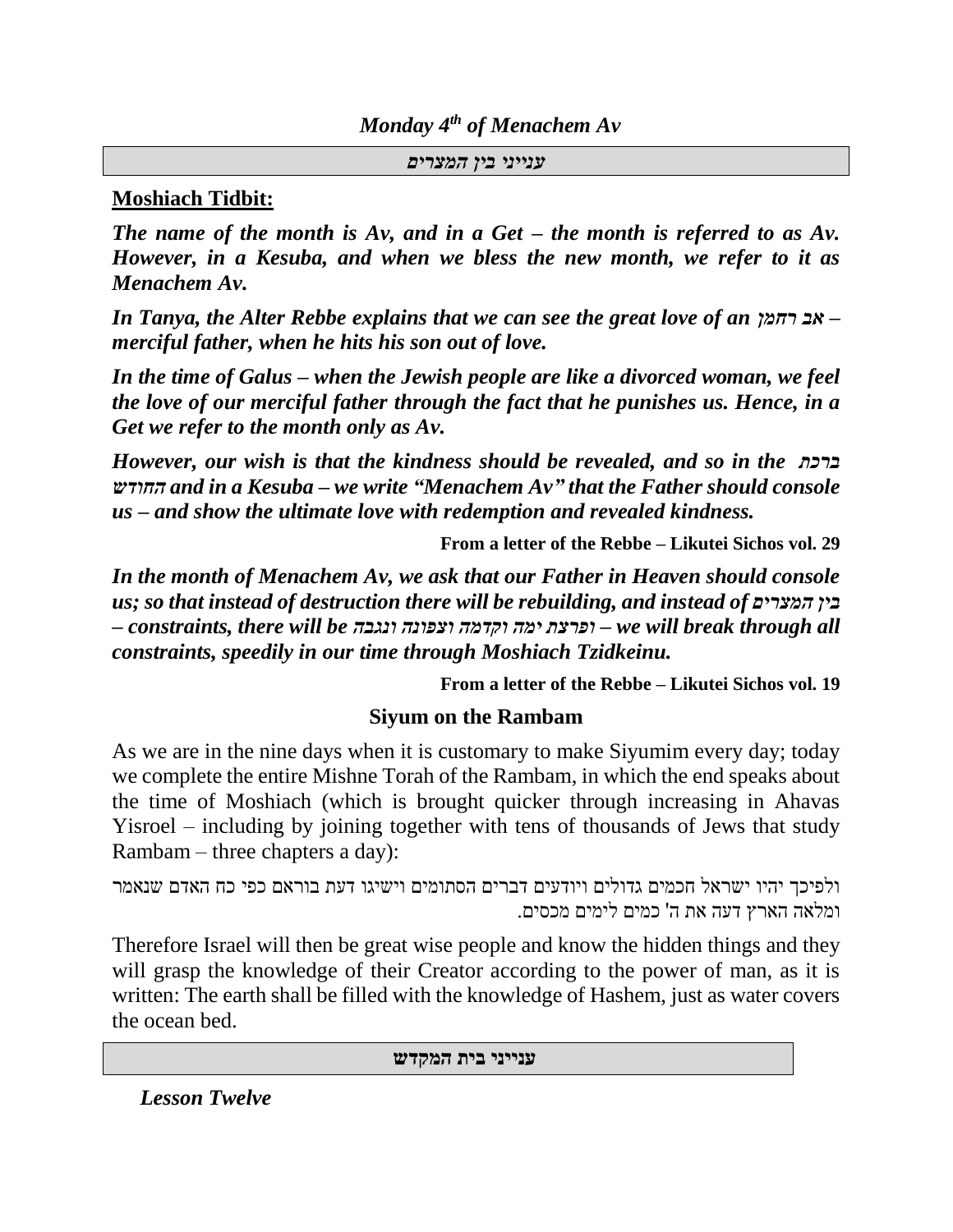#### **Har HaBayis**

- *Midos Chapter 2*
- *Rambam Laws of Beis Habechira Chapter 5*
- *Yechezk'el Chapter 45 and 40*
- *Delving Deeper – the Har HaBayis in the time of Moshiach*

**Mishna - Tractate Midos )מידות )משנה** 

**פרק ב'** 2 Chapter

| Mishna 1                                                                                                  | משנה א'                                            |  |
|-----------------------------------------------------------------------------------------------------------|----------------------------------------------------|--|
| The Temple Mount {the part that was sanctified $\pi$ הר הַבַּיִת הָיָה<br>and surrounded by a wall $\}^1$ |                                                    |  |
| mas five hundred Ama by five hundred Ama <sup>2</sup> . הַמֵּשׁ מֵאוֹת אַמַּה עַל חֲמֵשׁ מֵאוֹת אַמַּה ע  |                                                    |  |
| The greatest distance {between the wall of Har<br>Habayis & the wall of the Azara was on the<br>south,    |                                                    |  |
| second to that was on the east, הַמְּזְרַה,                                                               |                                                    |  |
|                                                                                                           | third on the north נְשְׁלִישִׁי לוֹ מִן הַצָּפוֹן, |  |
| and the least {distance} on the west.                                                                     | ומעוטו מן המערב.                                   |  |
| מַקוֹם שֵׁהַיָה רֹב מִדָּתוֹ, The place that had the greatest measurement                                 |                                                    |  |
| was where there was the greatest use. שם הַיַּה רֹב תַּשְׁמְישׁוּ.                                        |                                                    |  |

*The smallest distance between the Har HaBayis wall and the wall of the Azara was on the west, behind the Holy of Holies, as it was hardly an entrance point at all. The largest distance was on the south which is where people would enter when coming from the city. The second largest distance was on the east, which is the direction of the main entrance by way of the Ezras Nashim, and the second smallest distance is on the north, which is opposite of the area of Yerushalyim, and therefore was not as used.*

*Some commentaries explain "the greatest use" as meaning, the place where there was more space, there were more structures etc. for the use of the Mikdash.*

# **משנה ב' 2 Mishna כִּל הַנִּכְנַסִין לְהֵר הַבֵּיִת, All those who entered the Har HaBayis נִכְנַסִין דֶּרֵךְ יַמִִין,** would enter through the right **and go around to exit through the left;** וּמַקִיפִּין ויוצאין דֶּרֶךְ שְׂמאל,

<sup>1</sup> **This part of Har HaBayis is called Har HaBayis Hamekudash, as we will learn BEH**

<sup>2</sup> **In the future it will be six times the size**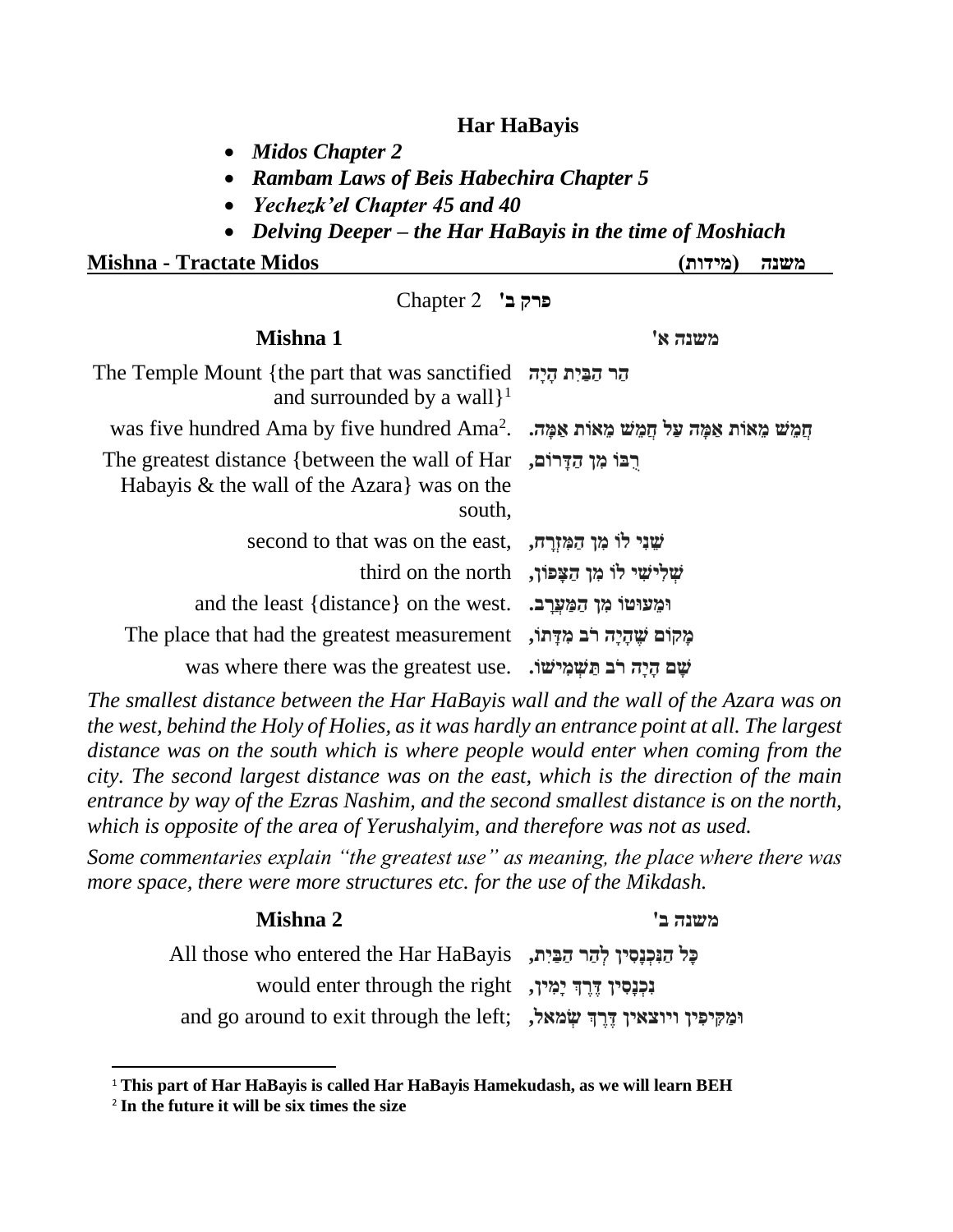| besides for someone to whom a tragedy הוּץ מִמְּי שֵׁאֵרְעוֹ דָבָר,<br>occurred, |                                                |
|----------------------------------------------------------------------------------|------------------------------------------------|
| that would go around {and enter} through the שְׁהוּא מַקִּיף לְשָׂמֹאל,<br>left. |                                                |
| {People would ask:} "Why do you go around to<br>the $left?"$                     | "מַה לַדְּ מַקִּיף לְשָׂמאל "?                 |
| {And he would answer: { "Because I am in<br>mourning".                           | ''שֵׁאנִי אָבֵל".                              |
| {They would reply:} "May the One who resides<br>in this house comfort you."      | "הַשׁוֹכֵן בּבּיִת הַזֶּה יְנַחֲמָךּ"!         |
| {or: } "Because I was excommunicated"                                            | "שֵׁאנִי מְנֻדֶּה".                            |
| "May the One who resides in this house"                                          | "השוכן בבית הזה                                |
| put in their hearts to bring you close." "יִתֵּן בִּלְבָּם וְיקֵרְבוּדִּ".       |                                                |
| These are the words of Rabbi Meir.                                               | דִּבְרֵי רְבִּי מֵאִיר.                        |
| Rabbi Yose said to him:                                                          | אַמַר לוֹ רִבִּי יוֹסֵי                        |
| You are making it as if those {wo}<br>excommunicated him } have acted wrongly,   | עֲשִׂיתָן כְּאַלוּ עִבְרוּ עָלְיו אֶת הַדִּין  |
| rather {they would say:}                                                         | אֵלָּא:                                        |
| "He who resides in this house should put in your<br>heart                        | "הַשׁוֹכֵן בַּבַּיִת הַזֶּה יִתֵּן בְּלִבָּךְ, |
| to listen to your friends, so that they can bring<br>you close."                 | וִתְשָׁמַע לִדְבְרֵי חֲבְרִיךְ וִיקַרְבוּךְ''! |

*As a part of the honor that is accorded to the Holy house, is that one should not exit Har Habayis in the same way he came in. In the words of Chazal, this is called making it a "Kapandriya" – shortcut. If one is not going in for a specific purpose, it is forbidden to use it as a place to pass through. However, when a person enters in order to serve Hashem, he must make it a "Kapandriya", and exit from a different direction than he entered. Thus, most people, who would come in through Chulda gate on the south (which is right), would go out through Tedi gate on the north (left). However, someone to whom a tragedy occurred would go in through Tedi gate which is not commonly used for entrance.*

*The Rambam explains that this Mishna is not referring to which gate a person enters and exits. Rather, when a person entered through Shushan gate on the east, he would turn to the right, passing by Chulda gate, and when he went out, he turned to the left, passing by Tedi gate, and then went out from Shushan gate as he had entered.*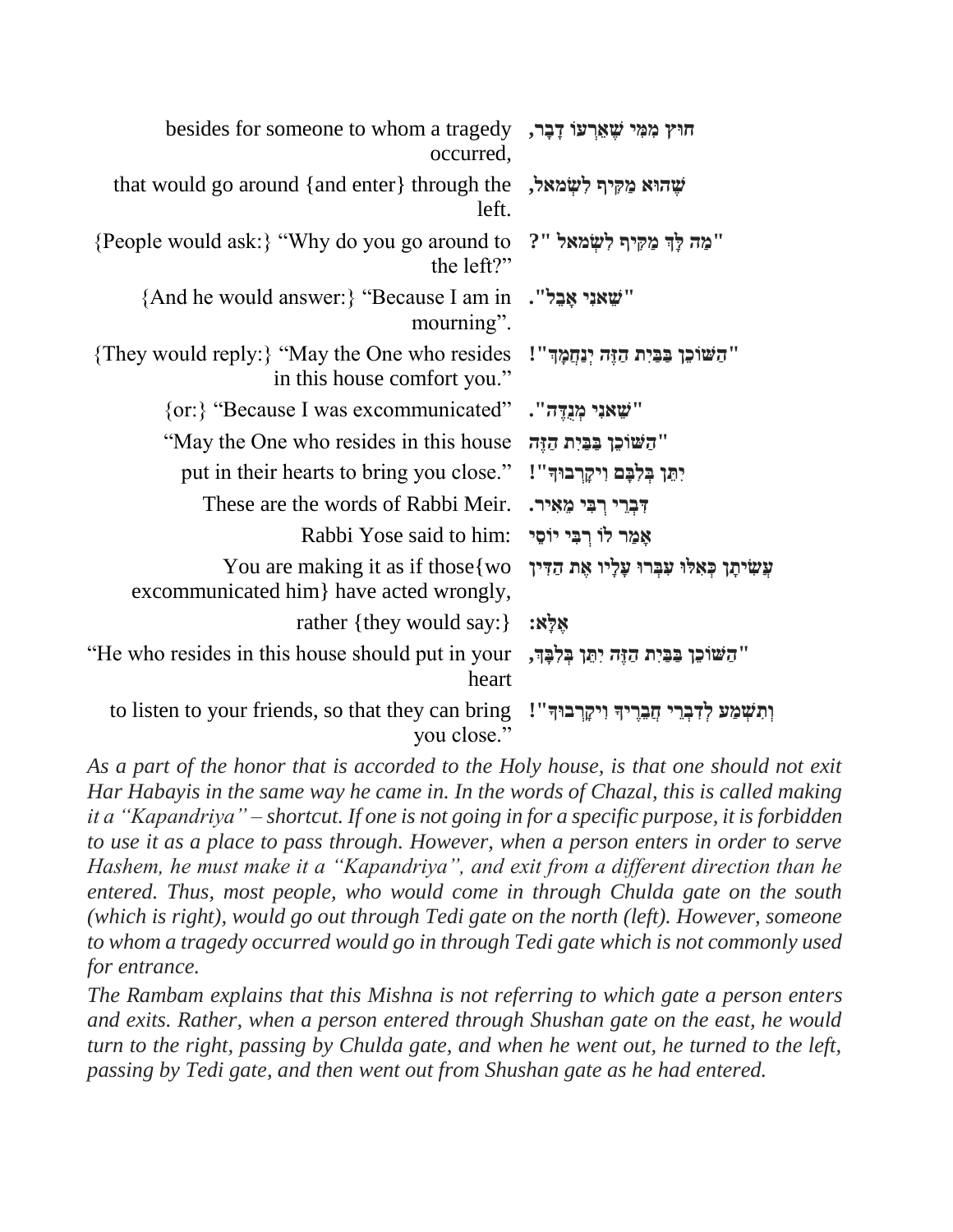| Mishna 3                                                                                                                                                                                | משנה ג'      |
|-----------------------------------------------------------------------------------------------------------------------------------------------------------------------------------------|--------------|
| Within the wall of Har Habayis {surrounding}, לְפְנִים מְמֵנוּ,<br>the Beis HaMikdash}                                                                                                  |              |
| was a picket fence that was ten Tefachim high, שִׁמַּחִים. was a picket fence that was ten Tefachim high,                                                                               |              |
| and there were thirteen breaks in it, וֹשְלֹשׁ עֵשְׂרֵה פְּרַצוֹת הָיוּ בוֹ                                                                                                             |              |
| שִׁפְּרַצוּם מַלְכֵי יָוֵן.  .where it had been breached by the Greek kings                                                                                                             |              |
| When the Jews {were victorious they} fixed the<br>breaches.                                                                                                                             | חזרו וגדרום, |
| they established { when passing one of} the נִאֲתַּחֲוָיוֹת. they established { when passing one of} the<br>thirteen places one should bow {and give thanks<br>for the Chanuka miracle. |              |

*The Soreg was a low fence made of wood & ropes, not a proper wall. The purpose of the Soreg was to warn those who are impure and non-Jews that they are forbidden to go any closer. In fact, there were signs to that effect written in various languages. Since the Beis HaMikdash is a place where all nations can Daven to Hashem, it was necessary to indicate how far they were allowed to go. The Greeks breached the Soreg, because they found the division between Jew and non-Jew offensive to their philosophy; they also didn't believe in the laws of purity that are above human understanding.* 



**A part of the original inscription on the Soreg – written in Greek.**

**לִפְנִים מִמֵּנוּ, {the Soreg } הַ חַ יִל עֶׁשֶׁ ר אַ מֹות,** Amos ten was which Cheil the was **and there were twelve steps there,** וּשְׁתֵּים עֲשְׂרֵה מַעֲלֹוֹת שֵׁם. **the height of each step half an Ama, , , הַצִּי אַמֵּה, וְשִׁלְחָהּ חֵצִי אִמֵּה.** .and its tread half an Ama

*Most commentaries explain that the "Cheil" was an empty area of ten Amos surrounding the Beis HaMikdash; some say that the steps (which filled six out of those ten Amos) went all around as well.*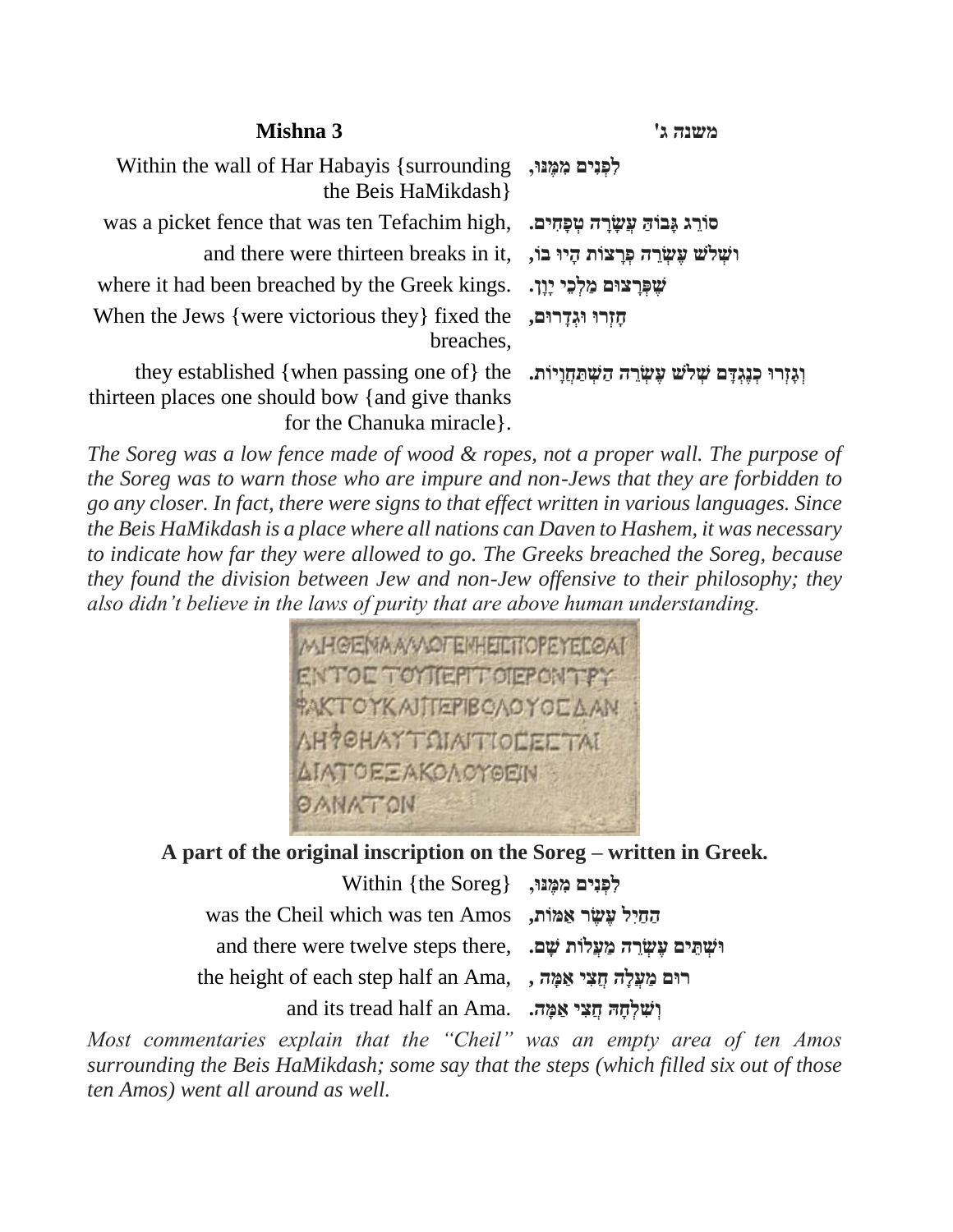*The Rambam says that the "Cheil" was a wall that was ten Amos high, and there were twelve steps leading up to the (gates of the) Beis HaMikdash.*

**כָל הַ מַ עֲלֹות ׁשֶׁ הָ יּו ׁשָ ם,** ,{HaMikdash Beis the of {steps All **The height of each step was half an Ama, הַצִּי אַמֵּה הַצִּי אַמֵּה and its tread half an Ama.** ישלחה חצי אמה, **חּוץ מִ ּׁשֶׁ ל אּולָם.** .Ulam the of steps the besides

*The steps of the Ulam were half an Ama high and one Ama wide, (and according to some, every third step was even wider).* 

| פֵל הַפְּתֵחִים שֵׁהָיוּ שֵׁם, All the doors (gates) in the Mikdash |  |
|---------------------------------------------------------------------|--|
| אָבְהָן עֵשׂרִים אַמָּה were twenty Amos high                       |  |
| and ten Amos wide, יִרְחִבָּּן עֵשֶׂר אֲמּוֹת,                      |  |
| besides the {opening of the} Ulam. הוּץ מִשֶּׁל אוּלַם.             |  |
| פְל הַפְּתַחִים שֵׁהָיוּ שַׁםּ, All the gate in the Beis HaMikdash  |  |
| had doors on them הָיוּ לַהֵם דְּלַתּוֹת,                           |  |
| besides for the Ulam. חוץ משל אולם.                                 |  |

*As we learned previously, the Ulam was an opening that was 40 Amos high and 20 Amos high, and did not have a door, it only had a curtain (symbolizing that anyone who wants to come close to Hashem needs only to lift themselves up (on the stairs), and does not have anything obstructing his path. In the 3rd Beis HaMikdash, its width will be 14 Amos rather than 20, and perhaps it will have a door.* 

| All the gates in the Beis HaMikdash פָּל הַשִּׁעֲרִים שֵׁהָיוּ שָׁם                                                             |  |
|---------------------------------------------------------------------------------------------------------------------------------|--|
| had a lintel ("Mashkof") הָיוּ לָהֵן שְׁקוּפּוֹת,                                                                               |  |
| besides the Tedi gate, חוץ משער טדי                                                                                             |  |
| שֵׁהַיוּ שֵׁם שִׁתֵּי אֲבַנִים מַטּוֹת זוֹ עַל זוֹ. that on it the lintel was comprised of two stones<br>leaning on each other. |  |
| All the gates of the Beis HaMikdash ,פֶּל הַשְׁעָרִים שֶׁהָיוּ שָׁם                                                             |  |
| were later changed to gold וִעֲל זָהָב, או                                                                                      |  |
| besides for the Nikanor gate {main gate on the , הויץ משערי ניקנור<br>east from the Ezras Nashim                                |  |
| since a miracle occurred with them <sup>3</sup> , .כְּהֶן נֵסּה since a miracle occurred with them <sup>3</sup> ,               |  |

<sup>&</sup>lt;sup>3</sup> The Gemara tells that Nicanor was a Jew who yearned to bring a gift to the holy temple but **couldn't afford to buy a golden gate. Instead he went to Alexandria in Egypt and there he had the most exquisite copper gates fashioned. When the gates were being transported by ship to Eretz Yisrael, there was a big storm at sea. Wishing to lighten the load of the ship the sailors grabbed one of the gates, and despite Nicanor's protests, threw it into the sea. When they wished to do the same**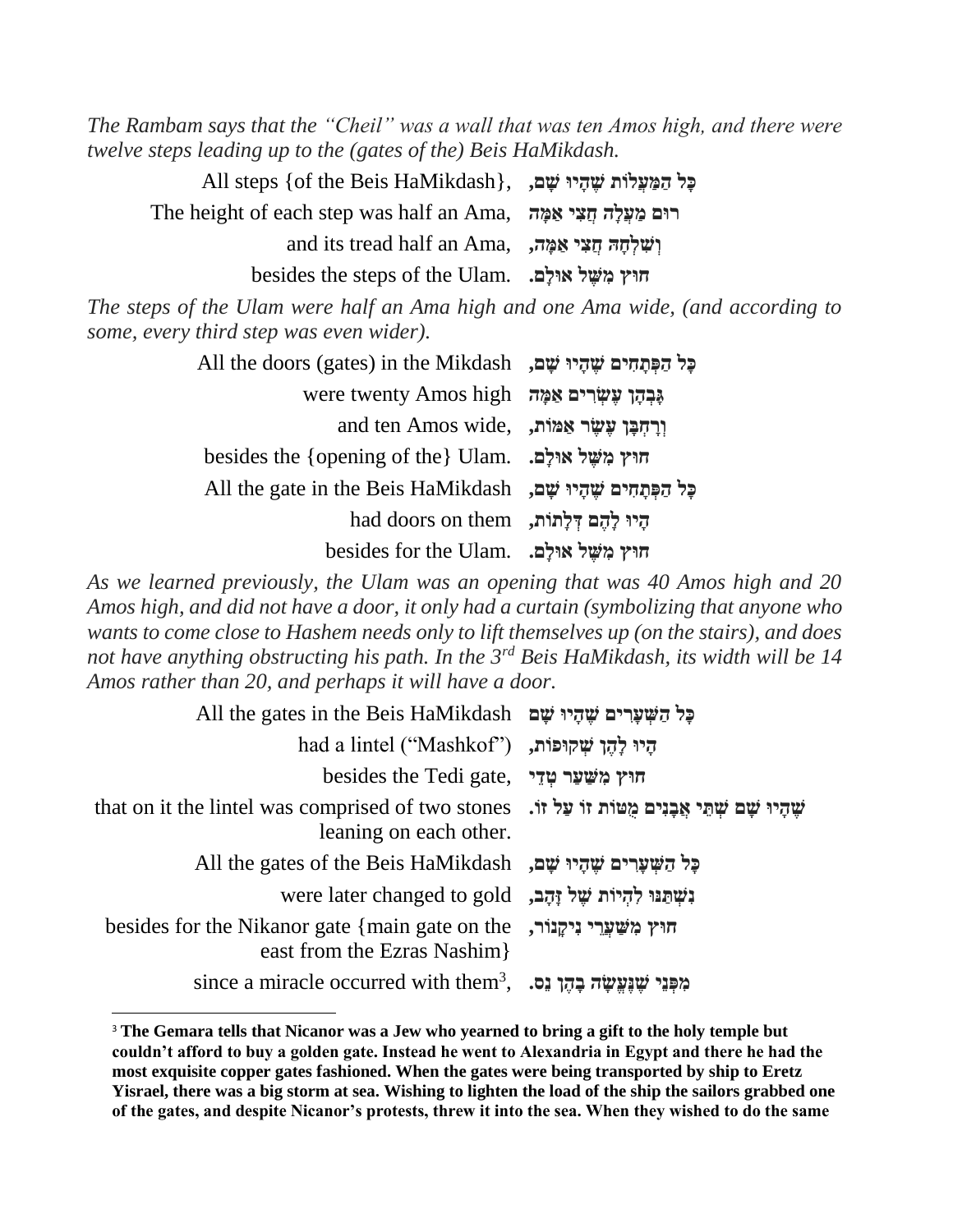| and some say {the reason is}: יְיֵשׁ אוֹמְרִים:                                                 |         |
|-------------------------------------------------------------------------------------------------|---------|
| because the copper of this gate sparkled like גּפְּנֵי שֵׁנְחָשְׁתַּךְ מַצְהָיב.<br>gold.       |         |
| Mishna 4                                                                                        | משנה ד' |
| All the walls were very high <sup>4</sup> , בּוֹהִין, All the walls were very high <sup>4</sup> |         |
| besides for the eastern wall of Har HaBayis הוּץ מִכֹּתֵל הַמְּזוָרְהִי,                        |         |
| so that the Kohen who is burning the Para שְׁהַכֹּהֵן הַשּׂוֹרֵף אֵת הַכָּּרָה<br>Aduma         |         |
| כומה בהר המשחה, can stand on the Mount of Olives                                                |         |
| and make sure to see the door of the Heichal ומִתְכַּוֵּן וְרוֹאֵה בִּפְתְחוֹ שֶׁל הֵיכָל       |         |
| while sprinkling the blood {of the Para}. בִּשְׁעַת הַזַּיַת הַדָּם. .                          |         |

*The sages derived from a Pasuk, that while sprinkling the blood of the Para Aduma, which was done on the Mount of Olives (on the east side of the Temple Mount), the Kohen must make sure to see the door of the Heichal.* 

*Now, the doorstep of the Heichal was twenty-two Amos high, two Amos higher that the top of the Shushan gate. Six Amos of the Cheil's (twelve steps), seven and a half Ama of the fifteen steps from Ezras Nashim, one and a half Ama the three steps to the Ezras Kohanim and the Ama Duchan above that, and six Amos of the twelve steps of the Heichal. Therefore, the Kohen couldn't see through the gate, although all the gates were parallel, so the wall had to be low (although it was higher than 20 Amos it was not much higher), so that the Kohen could see over the wall.*

*In the 3rd Beis HaMikdash, according to Rashi, the eastern wall of Har HaBayis will be extremely low (three Amos high). Perhaps Rashi is not implying that the purpose is so that the Kohen could see over the wall (because that wouldn't require it to be so low), only that just as in the 2nd Beis HaMikdash, the eastern wall was lower, it will be the same in the 3rd (although apparently the reason will be different).*

| <b>Rambam Laws of the Beis</b> |                  |        |         | רמב"ם הל' בית הבחירה |
|--------------------------------|------------------|--------|---------|----------------------|
|                                |                  |        |         | Hab'chira            |
|                                | <b>Chapter 5</b> | פרק ה' |         |                      |
| Halacha 1                      |                  |        | הלכה א' |                      |

**to the other gate, Nicanor lay across the gate saying: if you wish to throw this gate into the sea, you will be forced to throw me in with it. Miraculously the sea calmed down and upon arriving at the port in Eretz Yisrael, they noticed that the copper gate had miraculously floated alongside the ship.**  <sup>4</sup> **The height is not mentioned, neither in the 2nd Beis HaMikdash nor in the 3rd. we only know that they were considerably higher than the gates.**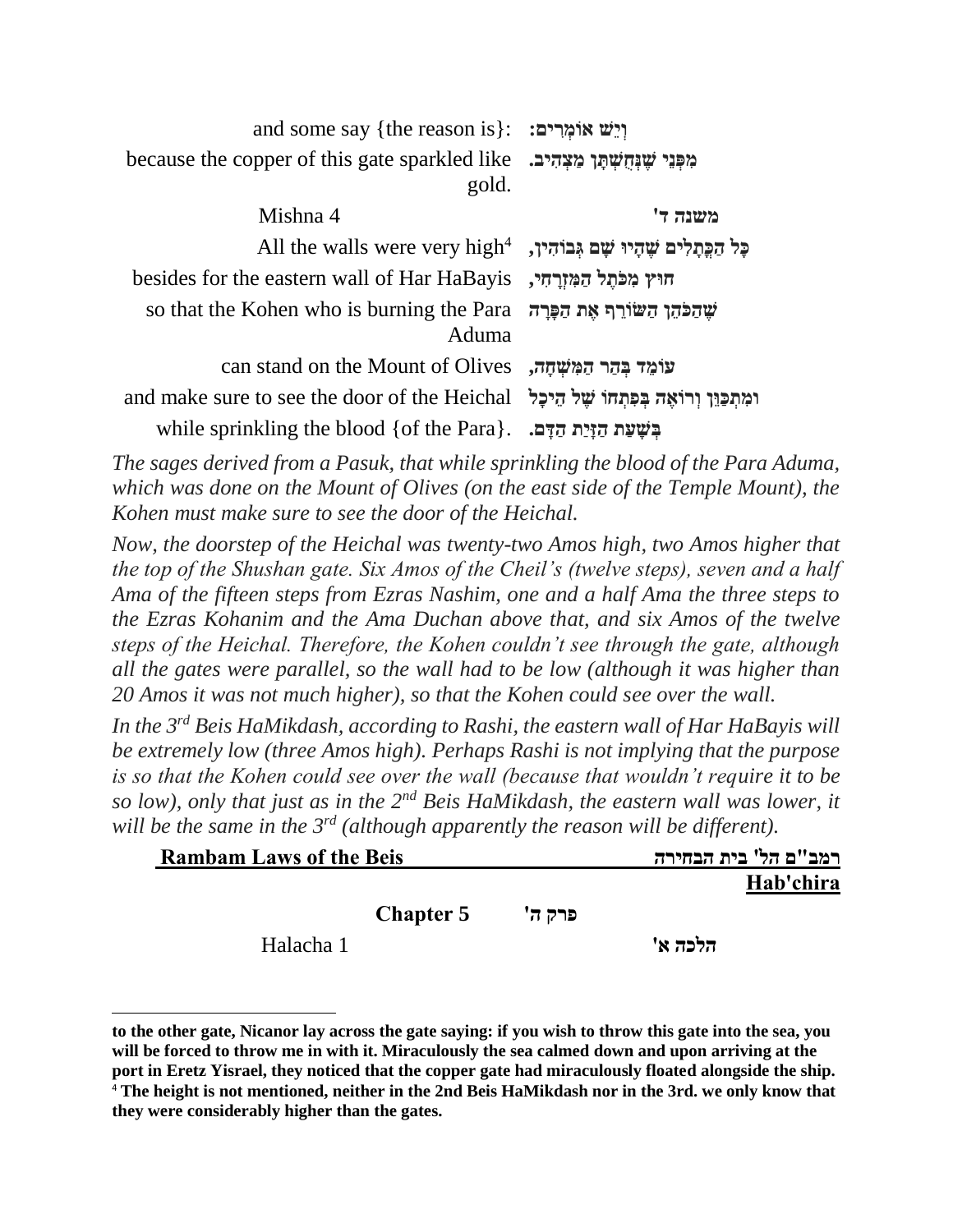| הר הַבַּיִת, וְהוּא הַר הַמּוֹרִיָּה Mount is Mount הַר הַבֵּיִת, וְהוּא הַר<br>Moriah              |                                                              |
|-----------------------------------------------------------------------------------------------------|--------------------------------------------------------------|
| הָיָה חֲמֵשׁ מֵאוֹת אַמָּה עַל חֲמֵשׁ מֵאוֹת אַמָּה, was five hundred Amos by five hundred<br>Amos, |                                                              |
| and it was enclosed by a wall,                                                                      | וְהָיָה מֻקֵּף חוֹמָה                                        |
| and the entire area was built upon<br>hollowed domes                                                | וְכִיפִין עַל גַּבֵּי כִּיפִין הָיוּ בְּנוּיוֹת מִתַּחְתָיו, |
| So that there should not become an issue.<br>of an unknowing impurity <sup>5</sup> ,                | מִפְּנֵי אֹהֶל הַטְמְאָה.                                    |
| and it was entirely covered by roofs, a<br>can<br>opy within a canopy <sup>6</sup> .                | וִכְלֹוֹ הָיָה מִקְרֵה סְטַיו לִפְנִים מִסְטָיו.             |
| Halacha 2                                                                                           | הלכה ב'                                                      |
| {Har HaBayis} had five gates:                                                                       | וַחֲמִשָּׁה שִׁעֲרִים הָיוּ לוֹ                              |
| one on the west, one on the east                                                                    | אָחָד מִן הַמַּעְרָב, וְאֶחָד מִן הַמִּזְרָח,                |
| one on the north, and two on the south.                                                             | וְאֶחָד מִן הַצָּפוֹן, וּשְׁנַיִם מִן הַדָּרוֹם:             |
| The width of each gate was ten Amos,<br>and its height twenty,                                      | רֹחַב כָּל שַׁעַר עָשָׂר אַמּוֹת, וְגָבְהוֹ עָשְׂרִים        |
| and they all had doors. וְיֵשׁ לָהֶם דְּלַתּוֹת.                                                    |                                                              |
| Yechezk'el's Prophecy Ch. 45                                                                        | סי' מ"ה<br>נבואת יחזקאל                                      |

*The Har HaBayis of the third Beis HaMikdash will be 3,000 Ama by 3,000 Ama – six times the size that it was in the first and second Beis HaMikdash*

| Pasuk 2                                                                                               | פסוק ב' |
|-------------------------------------------------------------------------------------------------------|---------|
| יִהְיֶה מְזָה אֱלִ־הַקְּדֵּשׁ Of this there shall be reserved for the<br>sanctuary { of Har HaBayis } |         |
| Five hundred by five hundred {sticks <sup>7</sup> } הַמֵּשׁ מֵאָוֹת בַּחֲמֵשׁ הַאֲ                    |         |
| מִרְבֵּע סַבְיב Squared all around                                                                    |         |
| And fifty Amos open space all around. נִחֲמִשְׁיִם אַמְּׂה מִגְרֵשׁ לְוֹ פָבִיבּ:                     |         |

<sup>5</sup> **If there is a part of a dead person in the ground, the Tumah goes up, no matter how deep it is, and causes someone who is above it, to become Tomei. When, however, there are hollow rock domes, they act as a barrier.**

<sup>6</sup> **According to the Rambam, the entire Har HaBayis, had canopies built one within the other, so that it was entirely under roof. The Rebbe points out that it is obvious that the entire Beis HaMikdash or at least certain parts of it, are not included in this.**

<sup>7</sup> **The angel measured everything with a measuring stick that was six Amos long.**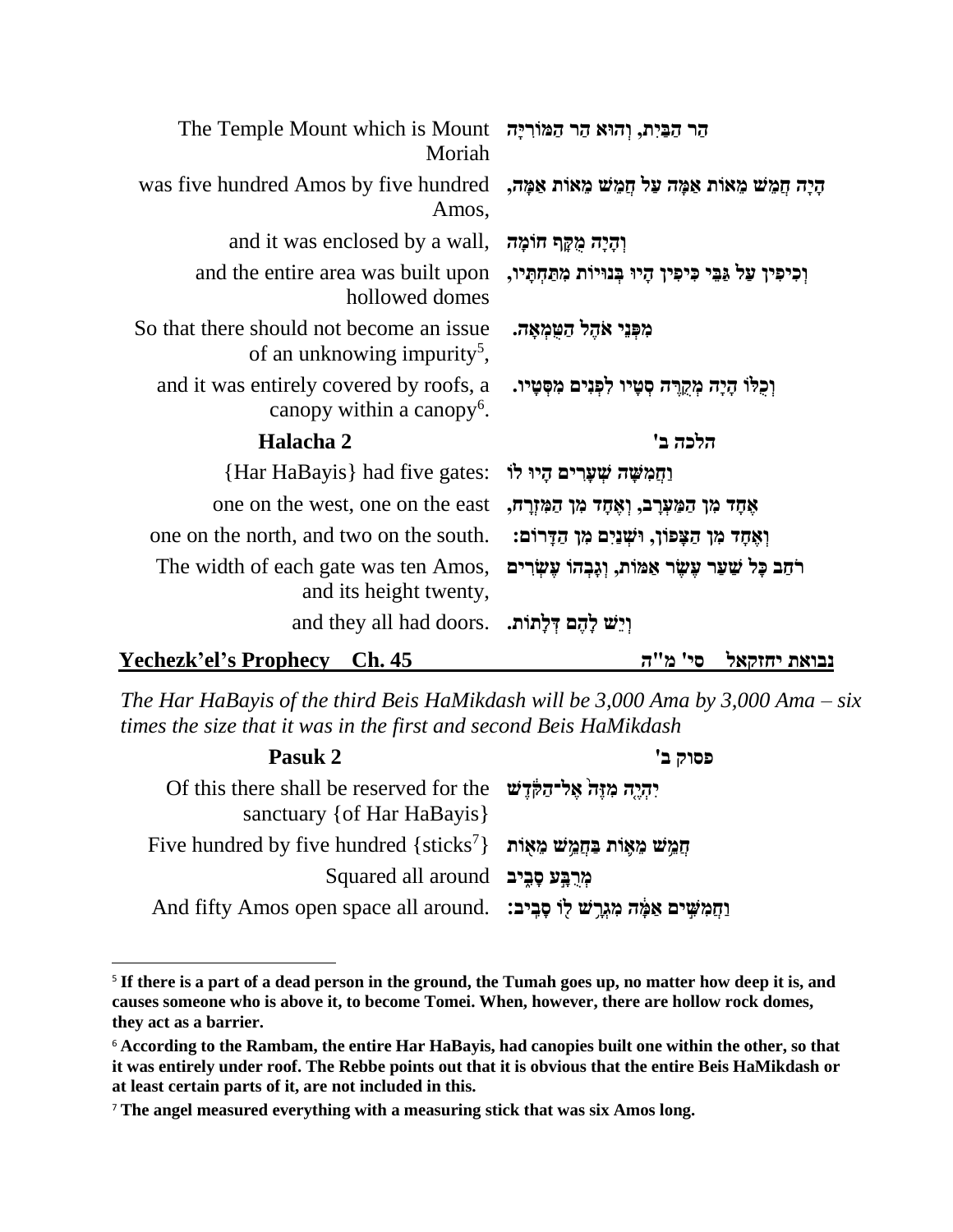# *The wall of Har HaBayis* **סימן מ'****40 Chapter**

#### **The Walls of הבית הר**

*We learned earlier that the prophet Yechezk'el was taken (by prophetic vision) to Eretz Yisrael, and shown a vision of the 3rd Beis HaMikdash. The angel who acted as his guide, took him to a very high mountain (In the time of Moshiach, the Temple*  mount will be the highest of all mountains), on its South side is the city of *Yerushalayim.*

| פסוק ה' | Posuk 5                                                                                                                                                                           |
|---------|-----------------------------------------------------------------------------------------------------------------------------------------------------------------------------------|
|         | Outside the House is a wall all around <sup>8</sup> ; וְהִנֵּה חוֹמָה מְחוּץ לַבַּיִת סָבִיב סָבִיב                                                                               |
|         | In the {angel's} hand is a measuring stick, הַמְּדָּה הַמְּדָּה וּבְיַד הַאִישׁ                                                                                                   |
|         | {the length of the stick is} 6 Amos {each שְׁשׁ אֲמּוֹת בַּאֲמַּה וַטֹּפָה<br>consisting of an Ama and a Tefach <sup>9</sup> ;                                                    |
|         | and he measured the width of the structure וַיָּמַד אֵת רֹחַב הַבְּנִיַן קָנֵה אֵחָד<br>{thickness of the wall}, was one rod <sup>10</sup> ,                                      |
|         | and the height {of the wall} one rod <sup>11</sup> . <b>: יְקוֹמֵה קְנֵה אֶחֶד</b>                                                                                                |
|         | $Posuk 6$ סוק ו'                                                                                                                                                                  |
|         | And he came to the gate {of the Beis זַקֲדִימָה And he came to the gate {of the Beis<br>Hamikdash <sup>12</sup> , or of the Temple Mount <sup>13</sup> }<br>which faces eastward, |

**<sup>8</sup> This is the wall of the הבית הר – Temple Mount**

**<sup>9</sup> A usual Ama is 5 Tefachim (handbreadths), while the Ama used in the Beis HaMikdash was 6 Tefachim. The length of the measuring stick was six Amos of six Tefachim each, (36 Tefachim).**

**<sup>10</sup> All the walls are extremely thick – 36 Tefachim wide! Hence, the wall is referred to as a "building".**

**<sup>11</sup> 36 Tefachim is extremely low (as all walls of the Beis HaMikdash were much higher). According to** *Rashi* **this height is referring only to the Eastern wall of הבית הר, which we will learn was lower than the rest.** *Radak* **explains that although the reason for this only applies in the 2nd Beis HaMikdash, they copied it from the way it will be in the 3rd . Others say that in the future Beis HaMikdash, all walls of the Har HaBayis will be this low, because at that time there will be no fear of intruders. Alternatively, the low walls are in order to not obscure the beauty of the Beis HaMikdash-** *Metzudas Dovid***.**

**<sup>12</sup>** *Rashi* **– the Eastern gate of the Ezras Nashim, the האיתון שער– gate through which one enters.**

**<sup>13</sup>** *Radak* **- he is only now entering the Temple Mount area through its Eastern gate**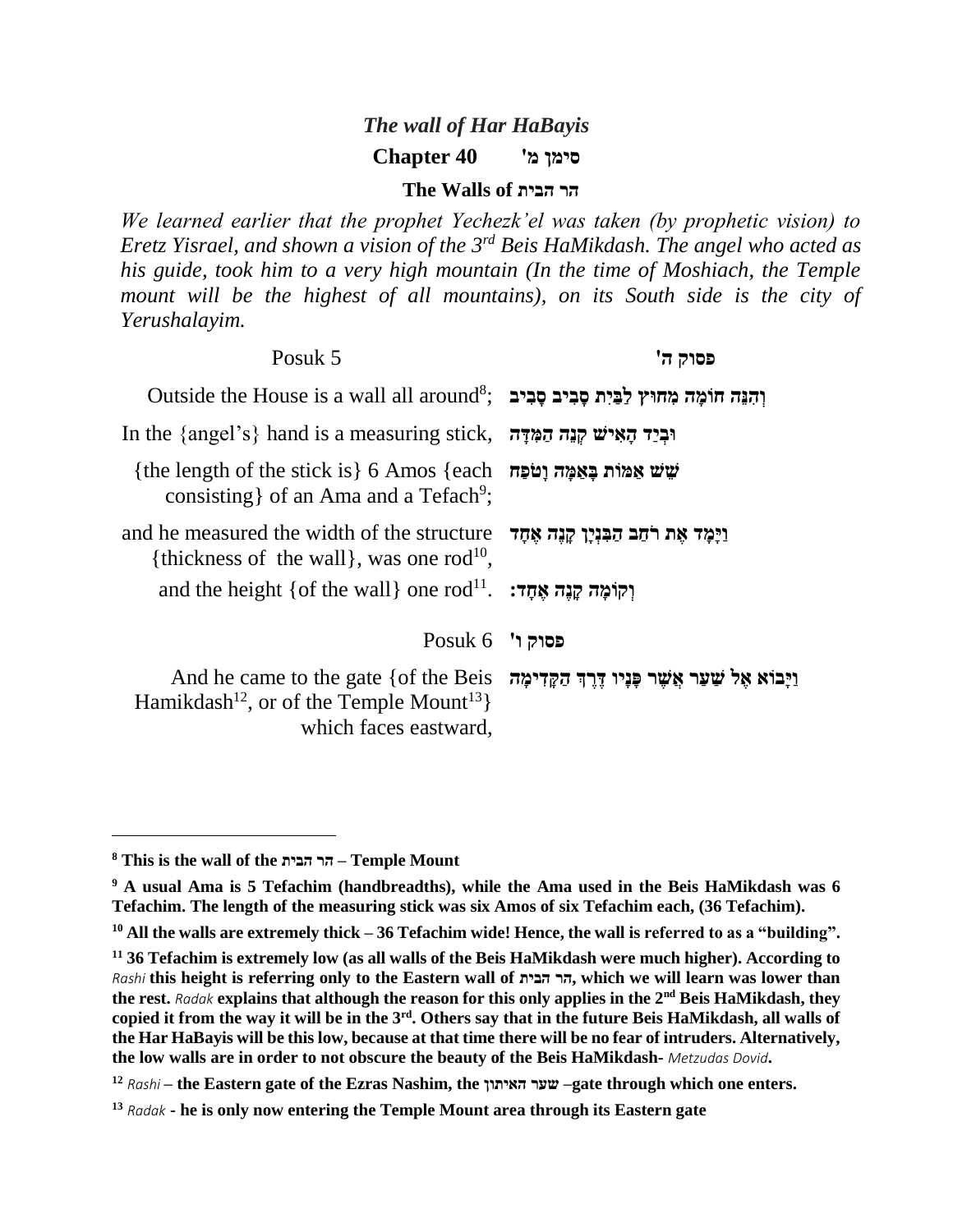$% \left\{ \left( \mathcal{A}^{12}\right) \right\}$  ,  $\left\{ \left( 12^{14}\right) \right\}$  ,  $\left\{ \left( 12^{14}\right) \right\}$  ,  $\left\{ \left( 12^{14}\right) \right\}$  ,  $\left\{ \left( 12^{14}\right) \right\}$ 

and measured the post of the gate one rod **וַיָמָ ד אֶׁ ת סַ ף הַ ּׁשַ עַר קָ נֶׁה אֶׁ חָ ד רֹחַ ב** width {along the thickness of the wall}

**and the other post, one rod width. וְאֵת סַף אֵחָד קִנֵּה אֵחָד רֹחַב:** 

*Review: In the 3rd המקדש בית: The walls of Har Habayis will be 6 Amos (36 T'fachim) thick, and 6 Amos high. There are 2 opinions regarding the height of the walls:*

- *1) Rashi – Only the Eastern wall will be so low. The other 3 walls will be very high.*
- *2) Metzudos – all the walls of Har HaBayis will be only 6 Amos high*

*The door posts of the Estern gate - the thickness of the wall, will be 6 Amos thick. There are 12 steps, either leading up to the eastern gate of the outer courtyard of the Beis HaMikdash, or ascending from the eastern gate of the temple mount.*

## **Delving Deeper**

## **From the Source:**

We learned earlier that when the Navi was shown the future Beis HaMikdash, it was on a very high mountain. This is because in the time of Moshiach, the Har HaBayis וְהִיה בְּאֲחֲרִית הַיָּמִים נִכוֹן : (Yeshaya 2, 2) וְהִיה בְּאֲחֲרִית הַיִּמִים נִכוֹן (Yeshaya 2, 2 יִהְיֶה הָר בֵּית ה' בְּרֹאֹשׁ הֶהֶרִים וְנָשָׂא מְגְּבַעוֹת וְנַהֲרוּ אֶלְיו כַּל הָגּוֹיִם – In the end of days, the mount of Hashem's house will be set at the tip of mountains, and it shall be higher than high mountains, and all the nations will stream to it.

The reason for this is because in the time of Moshiach, everything will be according to its true reality. Now, it is obvious that the holiest place should be expressed in physical dimensions as well. Only, that הזה בזמן its not obvious, and in the future it will be.

Here the Navi states that the enclosed area Temple Mount in the time of Moshoiach will be six times the size as what it is now:  $3,000$  Ama by three thousand Ama = 9,000,000 square Amos! That is about the size of the entire Yerushalayim now. One of the reasons for this is given by the Tosefos Yom Tov. The Navi says (Yechezk'el 43, 7): *"And he said to me: son of man! The place of my throne … where I rest amongst the people of Israel forever. The house of Israel will no longer defile My Holy name … by putting their doorstep near My doorstep and their doorpost near My doorpost, with {only} a wall separating between Myself and them:"* In the time

**<sup>14</sup> According to** *Rashi***, these steps lead from the Temple Mount to the Temple itself, similar to the 12 steps from the Cheil that we will learn about. According to** *Radak***, there are 12 steps immediately upon entering (the Eastern gate of) the Temple Mount in order to ascend the incline of the mountain.**